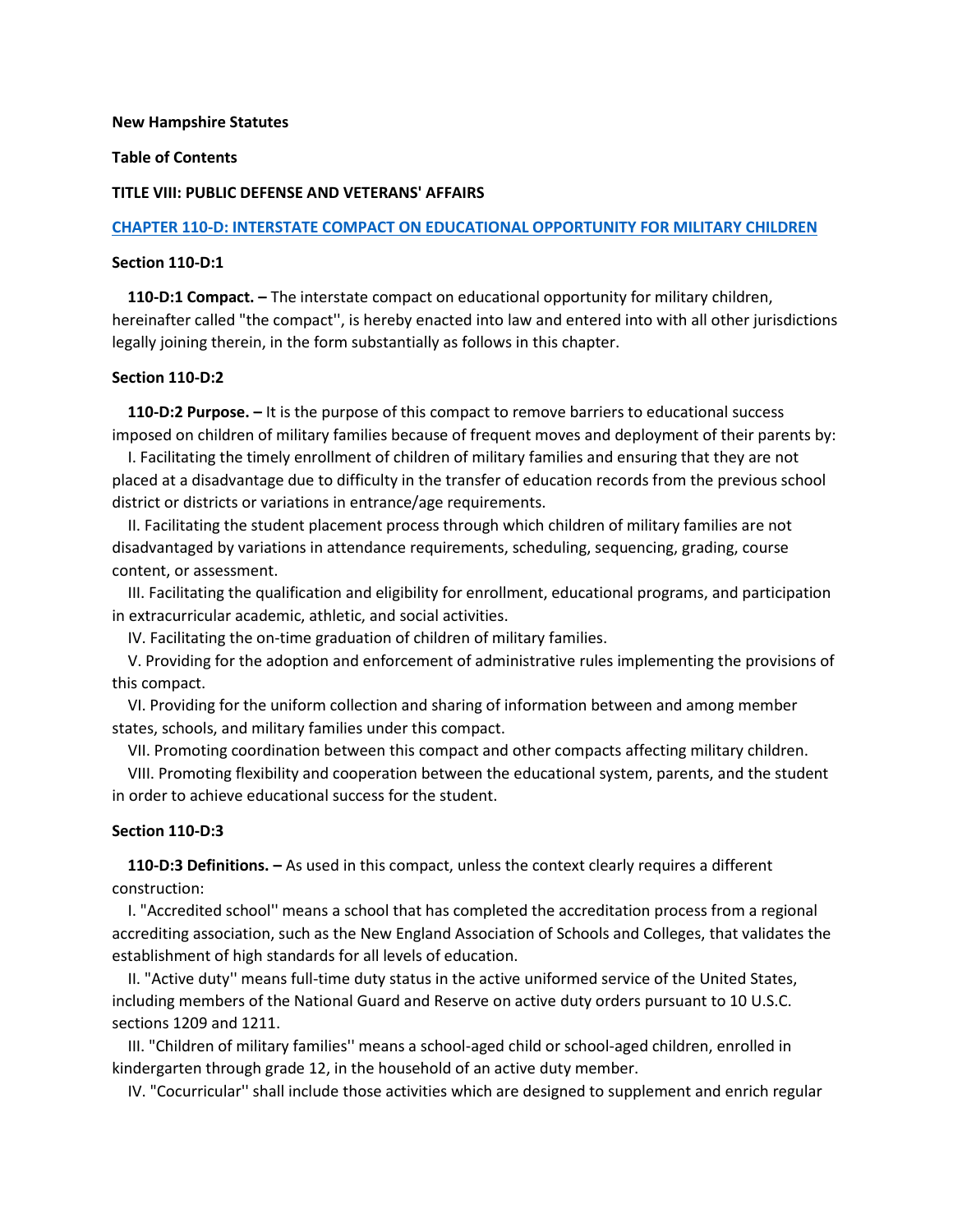academic programs of study, provide opportunities for social development, and encourage participation in clubs, athletics, performing groups, and services to school and community, as defined in RSA 193:1-c.

 V. "Compact commissioner'' means the voting representative of each compacting state appointed pursuant to Article VIII of this compact.

 VI. "Deployment'' means the period one month prior to the service members' departure from their home station on military orders through 6 months after return to their home station.

 VII. "Education records'' means those official records, files, and data directly related to a student and maintained by the school or local education agency, including but not limited to records encompassing all the material kept in the student's cumulative folder such as general identifying data, records of attendance and of academic work completed, records of achievement and results of evaluative tests, health data, disciplinary status, test protocols, and individualized education programs.

 VIII. "Interstate Commission on Educational Opportunity for Military Children'' means the commission that is created under Article IX of this compact, which is generally referred to as Interstate Commission.

 IX. "Local education agency'' means a public authority legally constituted by the state as an administrative agency to provide control of and direction for kindergarten through grade 12 public educational institutions.

X. "Member state'' means a state that has enacted this compact.

 XI. "Military installation'' means a base, camp, post, station, yard, center, homeport facility for any ship, or other activity under the jurisdiction of the Department of Defense, including any leased facility, which is located within any of the several states, the District of Columbia, the Commonwealth of Puerto Rico, the U.S. Virgin Islands, Guam, American Samoa, the Northern Marianas Islands, and any other U.S. territory. Such term does not include any facility used primarily for civil works, rivers and harbors projects, or flood control projects.

XII. "Non-member state'' means a state that has not enacted this compact.

 XIII. "Receiving state'' means the state to which a child of a military family is sent, brought, or caused to be sent or brought.

 XIV. "Rule'' means a written statement by the Interstate Commission promulgated pursuant to Article XII of this compact that is of general applicability, implements, interprets or prescribes a policy or provision of the compact, or an organizational, procedural, or practice requirement of the Interstate Commission, and has the force and effect of statutory law in a member state, and includes the amendment, repeal, or suspension of an existing rule.

 XV. "Sending state'' means the state from which a child of a military family is sent, brought, or caused to be sent or brought.

 XVI. "State'' means a state of the United States, the District of Columbia, the Commonwealth of Puerto Rico, the U.S. Virgin Islands, Guam, American Samoa, the Northern Marianas Islands, and any other U.S. territory.

 XVII. "Student'' means the child of a military family for whom the local education agency receives public funding and who is formally enrolled in kindergarten through grade 12.

XVIII. "Transition'' means:

(a) The formal and physical process of transferring from school to school; or

 (b) The period of time in which a student moves from one school in the sending state to another school in the receiving state.

 XIX. "Uniformed service'' or "uniformed services'' means the Army, Navy, Air Force, Marine Corps, Coast Guard as well as the Commissioned Corps of the National Oceanic and Atmospheric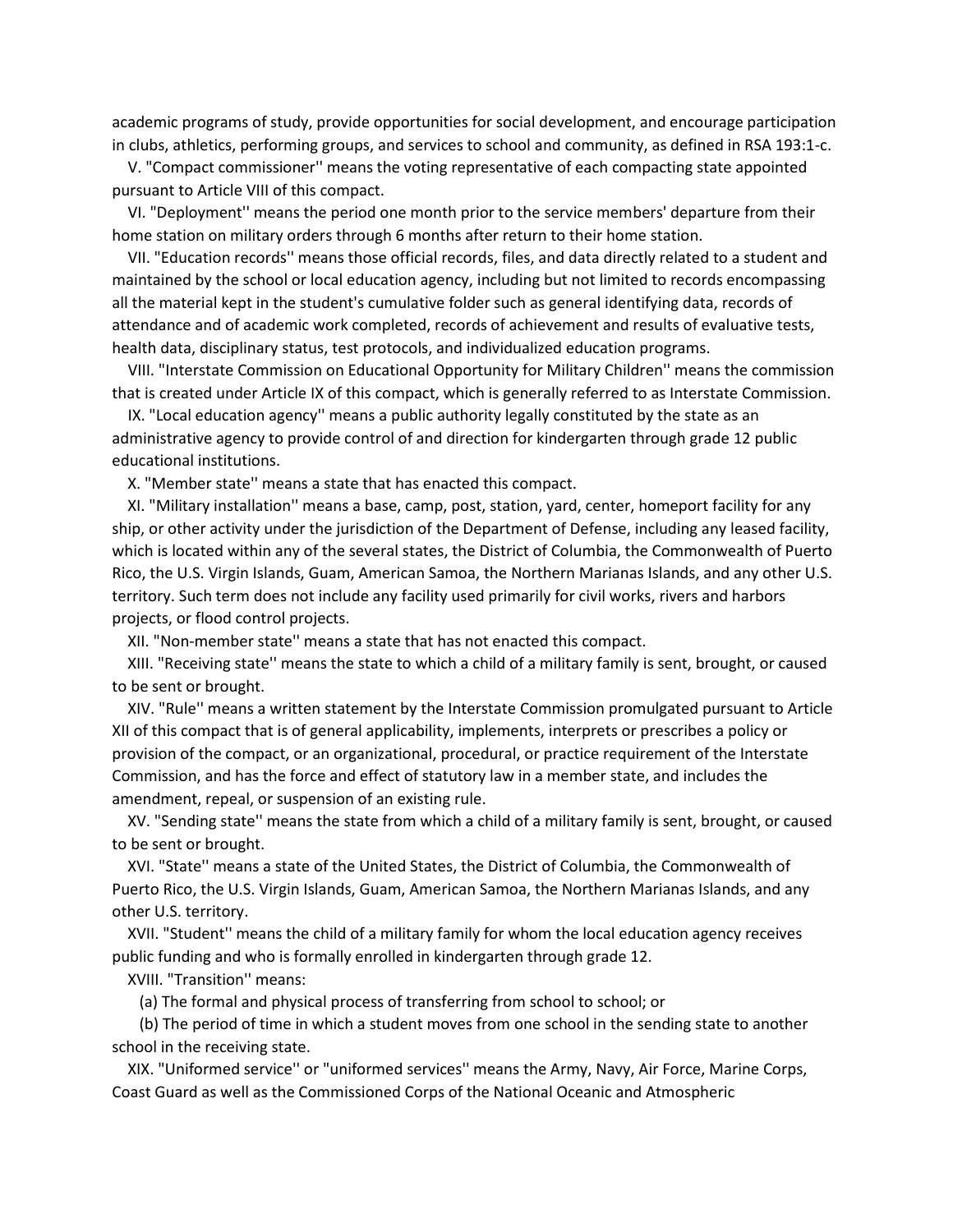Administration, and Public Health Services.

 XX. "Veteran'' means a person who served in the uniformed services and who was discharged or released there from under conditions other than dishonorable.

# **Section 110-D:4**

## **110-D:4 Applicability. –**

I. Except as otherwise provided in paragraph II, this compact shall apply to the children of:

 (a) Active duty members of the uniformed services as defined in this compact, including members of the National Guard and Reserve on active duty orders pursuant to 10 U.S.C. section 1209 and 1211;

 (b) Members or veterans of the uniformed services who are severely injured and medically discharged or retired for a period of one year after medical discharge or retirement; and

 (c) Members of the uniformed services who die on active duty or as a result of injuries sustained on active duty for a period of one year after death.

 II. The provisions of this interstate compact shall only apply to local education agencies as defined in this compact.

III. The provisions of this compact shall not apply to the children of:

- (a) Inactive members of the national guard and military reserves;
- (b) Members of the uniformed services now retired, except as provided in paragraph I;
- (c) Veterans of the uniformed services, except as provided in paragraph I; and

 (d) Other United States Department of Defense personnel and other federal agency civilian and contract employees not defined as active duty members of the uniformed services.

#### **110-D:5 Educational Records and Enrollment. –**

 I. Unofficial or "hand-carried'' education records. In the event that official education records cannot be released to the parents for the purpose of transfer, the custodian of the records in the sending state shall prepare and furnish to the parent a complete set of unofficial educational records containing uniform information as determined by the Interstate Commission. Upon receipt of the unofficial education records by a school in the receiving state, the school shall enroll and appropriately place the student based on the information provided in the unofficial records pending validation by the official records, as quickly as possible.

 II. Official education records/transcripts. Simultaneous with the enrollment and conditional placement of the student, the school in the receiving state shall request the student's official education record from the school in the sending state. Upon receipt of this request, the school in the sending state will process and furnish the official education records to the school in the receiving state within 10 days or within such time as is reasonably determined under the rules promulgated by the Interstate Commission.

 III. Immunizations. The state of New Hampshire may give 30 days from the date of enrollment, or within such time as is reasonably determined under the rules promulgated by the Interstate Commission, for students to obtain any required immunization or immunizations in accordance with RSA 141-C:20-a. For a series of immunizations, initial vaccinations shall be obtained within 30 days or within such time as is reasonably determined under the rules promulgated by the Interstate Commission.

 IV. Kindergarten and first grade entrance age. Students shall be allowed to continue their enrollment at grade level in the receiving state commensurate with their grade level, including kindergarten, from a local education agency in the sending state at the time of transition, regardless of age. A student that has satisfactorily completed the prerequisite grade level in the local education agency in the sending state shall be eligible for enrollment in the next highest grade level in the receiving state, regardless of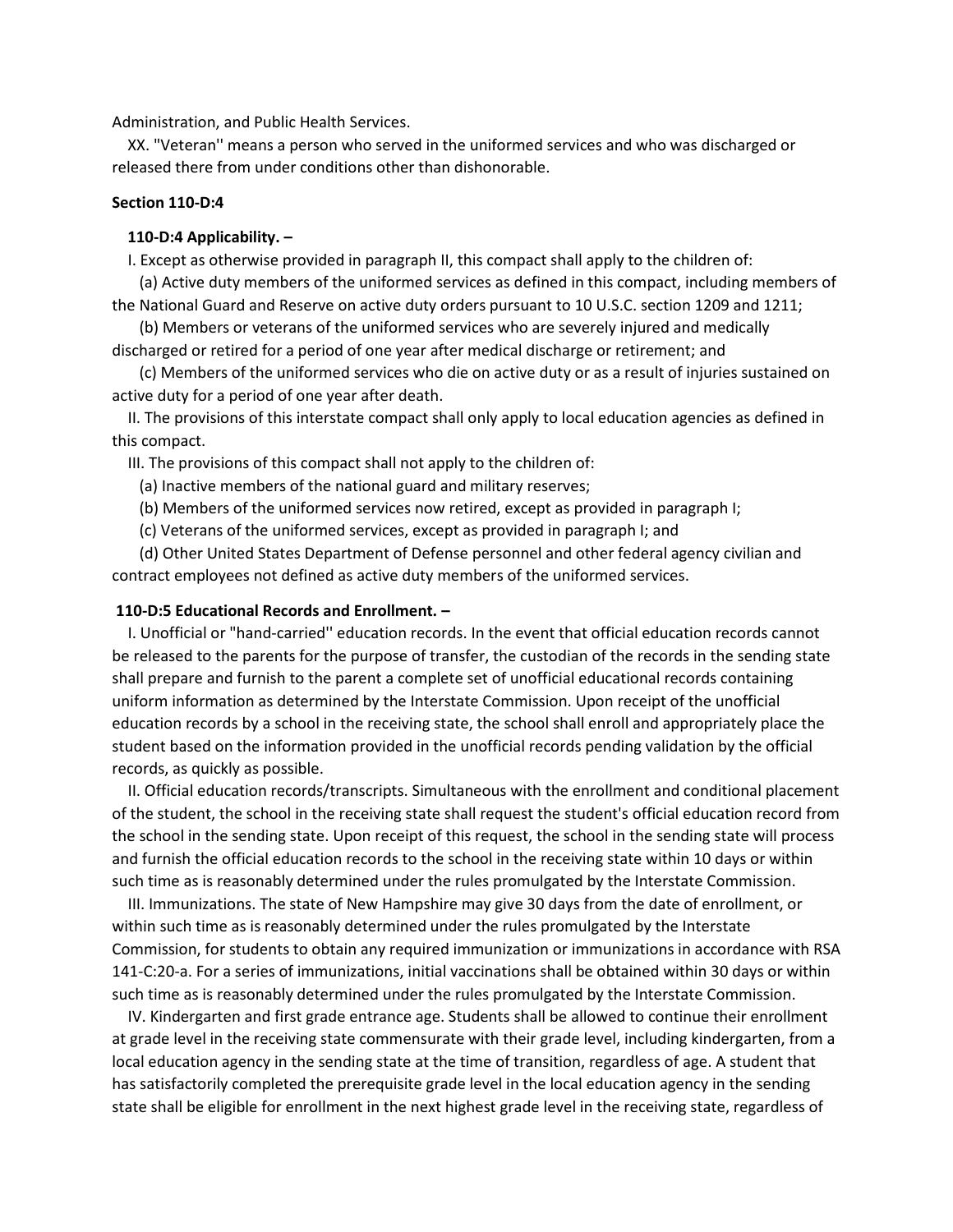age. A student transferring after the start of the school year in the receiving state shall enter the school in the receiving state on their validated level from an accredited school in the sending state.

# **Section 110-D:6**

## **110-D:6 Placement and Attendance. –**

 I. Course placement. When the student transfers before or during the school year, the receiving state school shall initially honor placement of the student in educational courses based on the student's enrollment in the sending state school and/or educational assessments conducted at the school in the sending state if the courses are offered. Course placement includes but is not limited to Honors, International Baccalaureate, Advanced Placement, vocational, technical, and career pathways courses. Continuing the student's academic program from the previous school and promoting placement in academically and career challenging courses should be paramount when considering placement. This does not preclude the school in the receiving state from performing subsequent evaluations to ensure appropriate placement and continued enrollment of the student in the course or courses.

 II. Educational program placement. The receiving state school shall initially honor placement of the student in educational programs based on current educational assessments conducted at the school in the sending state or participation/placement in like programs in the sending state. Such programs include, but are not limited to, gifted and talented programs, remedial services, and English Language Learner (ELL). This does not preclude the school in the receiving state from performing subsequent evaluations to ensure appropriate placement of the student. The school placement process should promote and measure knowledge and skills that lead students to meet learning competencies across content domains.

 III. Special education services. (1) In compliance with the federal requirements of the Individuals with Disabilities Education Act (IDEA), 20 U.S.C.A. section 1400 et seq., the receiving state shall initially provide comparable services to a student with disabilities based on his or her current Individualized Education Program (IEP); and (2) In compliance with the requirements of section 504 of the Rehabilitation Act, 29 U.S.C.A. section 794, and with Title II of the Americans with Disabilities Act, 42 U.S.C.A. sections 12131-12165, the receiving state shall make reasonable accommodations and modifications to address the needs of incoming students with disabilities, subject to an existing 504 or Title II Plan, to provide the student with equal access to education. This does not preclude the school in the receiving state from performing subsequent evaluations to ensure appropriate placement of the student.

 IV. Placement flexibility. Local education agency administrative officials shall have flexibility in waiving course/program prerequisites, or other preconditions for placement in courses/programs offered under the jurisdiction of the local education agency.

 V. Absence as related to deployment activities. A student whose parent or legal guardian is an active duty member of the uniformed services, as defined by the compact, and has been called to duty for, is on leave from, or immediately returned from deployment to a combat zone or combat support posting, shall be granted additional excused absences at the discretion of the local education agency superintendent to visit with his or her parent or legal guardian relative to such leave or deployment of the parent or guardian.

## **Section 110-D:7**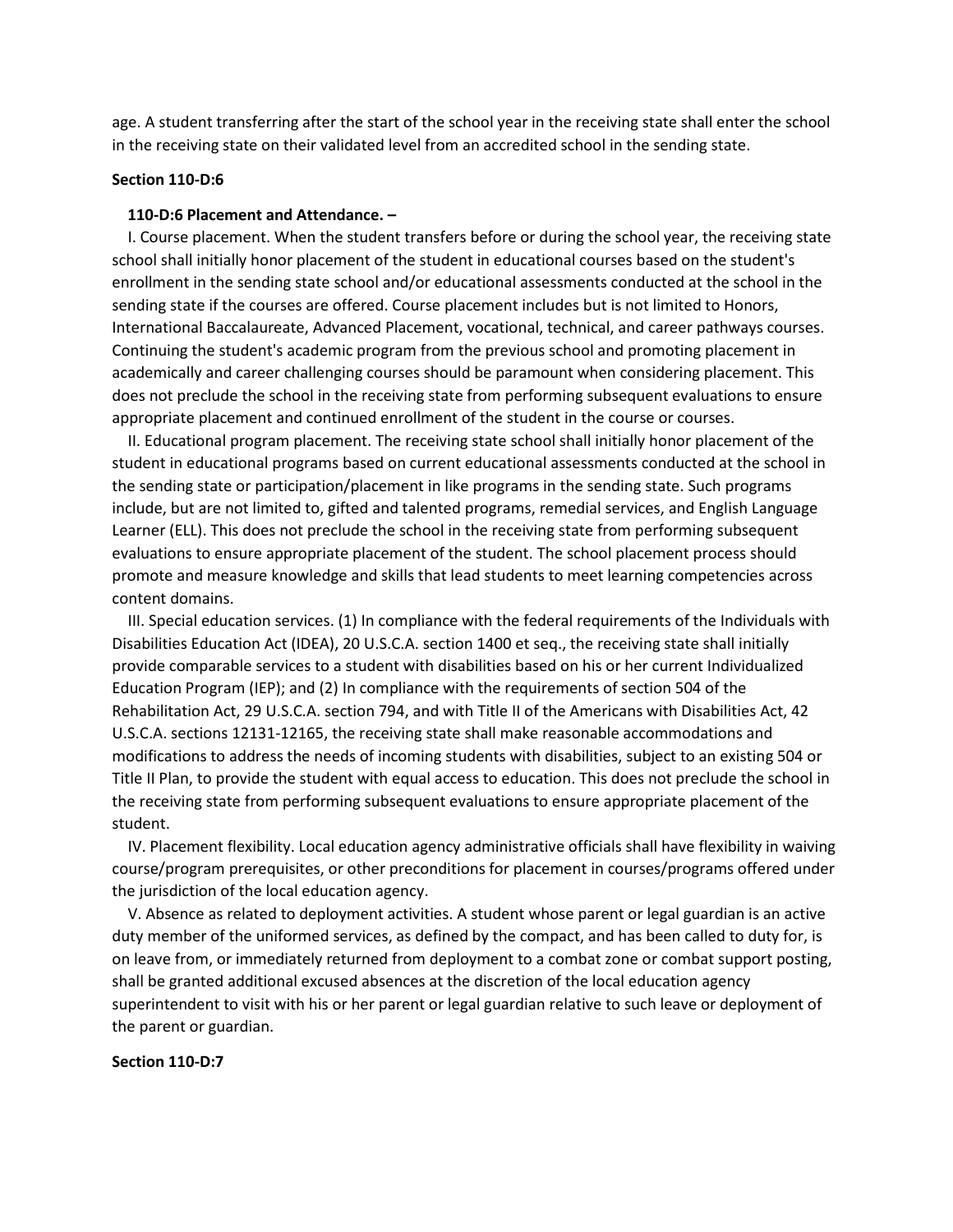#### **110-D:7 Eligibility. –**

I. Eligibility for enrollment.

 (a) Special power of attorney, relative to the guardianship of a child of a military family and executed under applicable law, shall be sufficient for the purposes of enrollment and all other actions requiring parental participation and consent.

 (b) A local education agency shall be prohibited from charging local tuition to a transitioning military child placed in the care of a non-custodial parent or other person standing in loco parentis who lives in a jurisdiction other than that of the custodial parent.

 (c) A transitioning military child, placed in the care of a noncustodial parent or other person standing in loco parentis who lives in a jurisdiction other than that of the custodial parent, may continue to attend the school in which he/she was enrolled while residing with the custodial parent.

 II. Eligibility for cocurricular participation. State and local education agencies shall facilitate the opportunity for transitioning military children's inclusion in cocurricular activities, regardless of application deadlines, to the extent they are otherwise qualified and eligible.

#### **Section 110-D:8**

 **110-D:8 Graduation. –** In order to facilitate the on-time graduation of children of military families, states and local education agencies shall incorporate the following procedures:

 I. Waiver requirements. Local education agency administrative officials shall waive specific courses required for graduation if similar course work has been satisfactorily completed in another local education agency or shall provide reasonable justification for denial. Should a waiver not be granted to a student who would qualify to graduate from the sending school, the local education agency shall provide an alternative means of acquiring required coursework so that graduation may occur on time.

 II. Exit exams. States shall accept: (1) exit or end-of-course exams required for graduation from the sending state; or (2) national norm-referenced achievement tests; or (3) alternative testing, in lieu of testing requirements for graduation in the receiving state. If none of these alternatives can be accommodated by the receiving state for a student transferring in his or her senior year, then the provisions of paragraph III shall apply.

 III. Transfers during senior year. Should a military student transferring at the beginning or during his or her senior year be ineligible to graduate from the receiving local education agency after all alternatives have been considered, the sending and receiving local education agencies shall ensure the receipt of a diploma from the sending local education agency, if the student meets the graduation requirements of the sending local education agency. In the event that one of the states in question is not a member of this compact, the member state shall use best efforts to facilitate the on-time graduation of the student in accordance with paragraphs I and II.

# **Section 110-D:9**

### **110-D:9 State Coordination. –**

 I. Each member state shall, through the creation of a state council or use of an existing body or board, provide for the coordination among its agencies of government, local education agencies, and military installations concerning the state's participation in, and compliance with, this compact and Interstate Commission activities. While each member state may determine the membership of its own state council, its membership shall include at least: the state superintendent of education, superintendent of a school district with a high concentration of military children, one representative from a military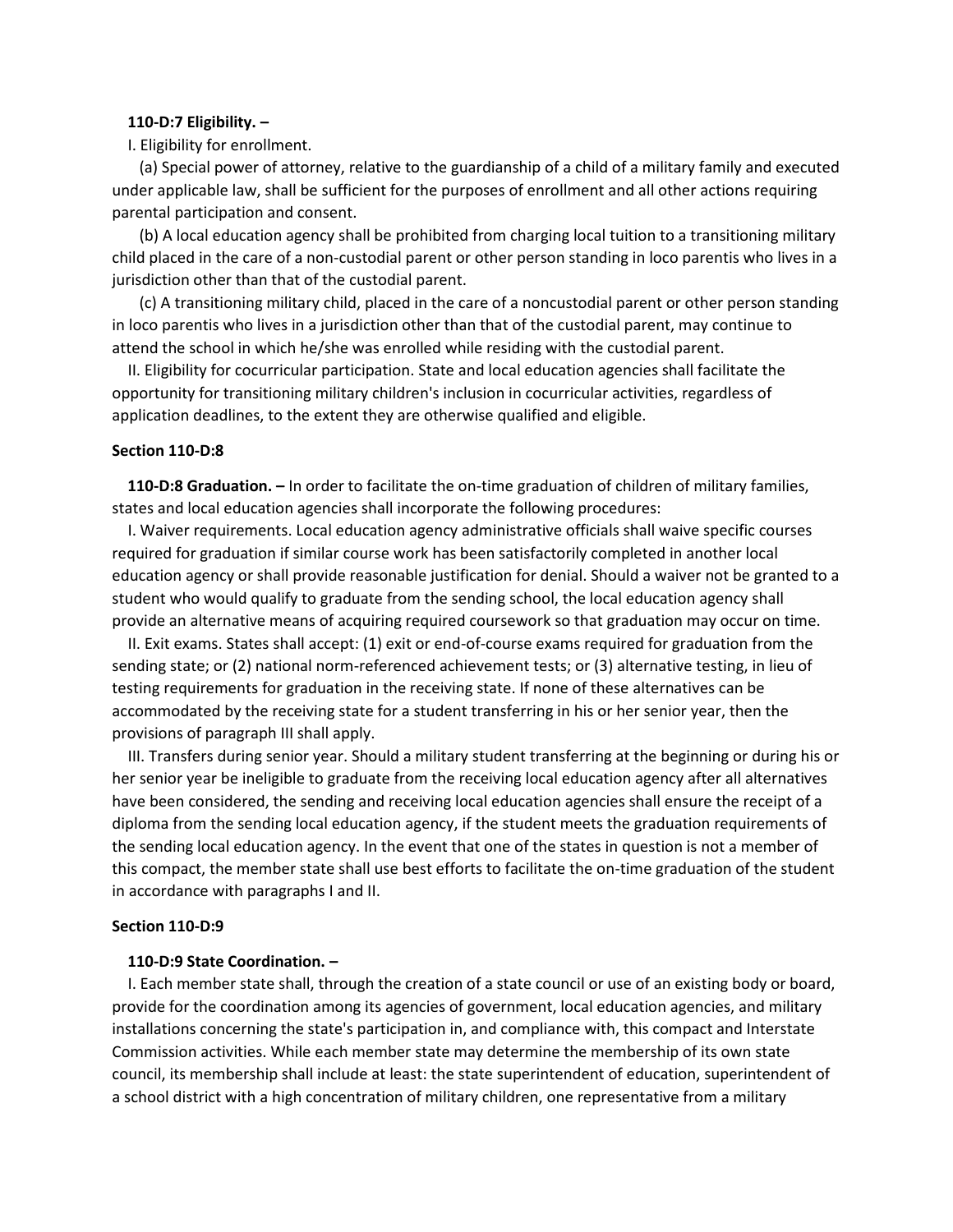installation, one representative each from the legislative and executive branches of government, and other offices and stakeholder groups the state council deems appropriate. A member state that does not have a school district deemed to contain a high concentration of military children may appoint a superintendent from another school district to represent local education agencies on the state council.

 II. The state council of each member state shall appoint or designate a military family education liaison to assist military families and the state in facilitating the implementation of this compact.

 III. The compact commissioner responsible for the administration and management of the state's participation in the compact shall be appointed by the governor or as otherwise determined by each member state.

 IV. The compact commissioner and the military family education liaison designated herein shall be exofficio members of the state council, unless either is already a full voting member of the state council.

# **Section 110-D:10**

 **110-D:10 Interstate Commission on Educational Opportunity For Military Children. –** The member states hereby create the "Interstate Commission on Educational Opportunity for Military Children.'' The activities of the Interstate Commission are the formation of public policy and are a discretionary state function. The Interstate Commission shall:

 I. Be a body corporate and joint agency of the member states and shall have all the responsibilities, powers and duties set forth herein, and such additional powers as may be conferred upon it by a subsequent concurrent action of the respective legislatures of the member states in accordance with the terms of this compact.

 II. Consist of one Interstate Commission voting representative from each member state who shall be that state's compact commissioner.

 (a) Each member state represented at a meeting of the Interstate Commission is entitled to one vote.

 (b) A majority of the total member states shall constitute a quorum for the transaction of business, unless a larger quorum is required by the bylaws of the Interstate Commission.

 (c) A representative shall not delegate a vote to another member state. In the event the compact commissioner is unable to attend a meeting of the Interstate Commission, the governor or state council may delegate voting authority to another person from their state for a specified meeting.

 (d) The bylaws may provide for meetings of the Interstate Commission to be conducted by telecommunication or electronic communication.

 III. Consist of ex-officio, non-voting representatives who are members of interested organizations. Such ex-officio members, as defined in the bylaws, may include but not be limited to, members of the representative organizations of military family advocates, local education agency officials, parent and teacher groups, the United States Department of Defense, the Education Commission of the States, the Interstate Agreement on the Qualification of Educational Personnel, and other interstate compacts affecting the education of children of military members.

 IV. Meet at least once each calendar year. The chairperson may call additional meetings and, upon the request of a simple majority of the member states, shall call additional meetings.

 V. Establish an executive committee, whose members shall include the officers of the Interstate Commission and such other members of the Interstate Commission as determined by the bylaws. Members of the executive committee shall serve a one year term. Members of the executive committee shall be entitled to one vote each. The executive committee shall have the power to act on behalf of the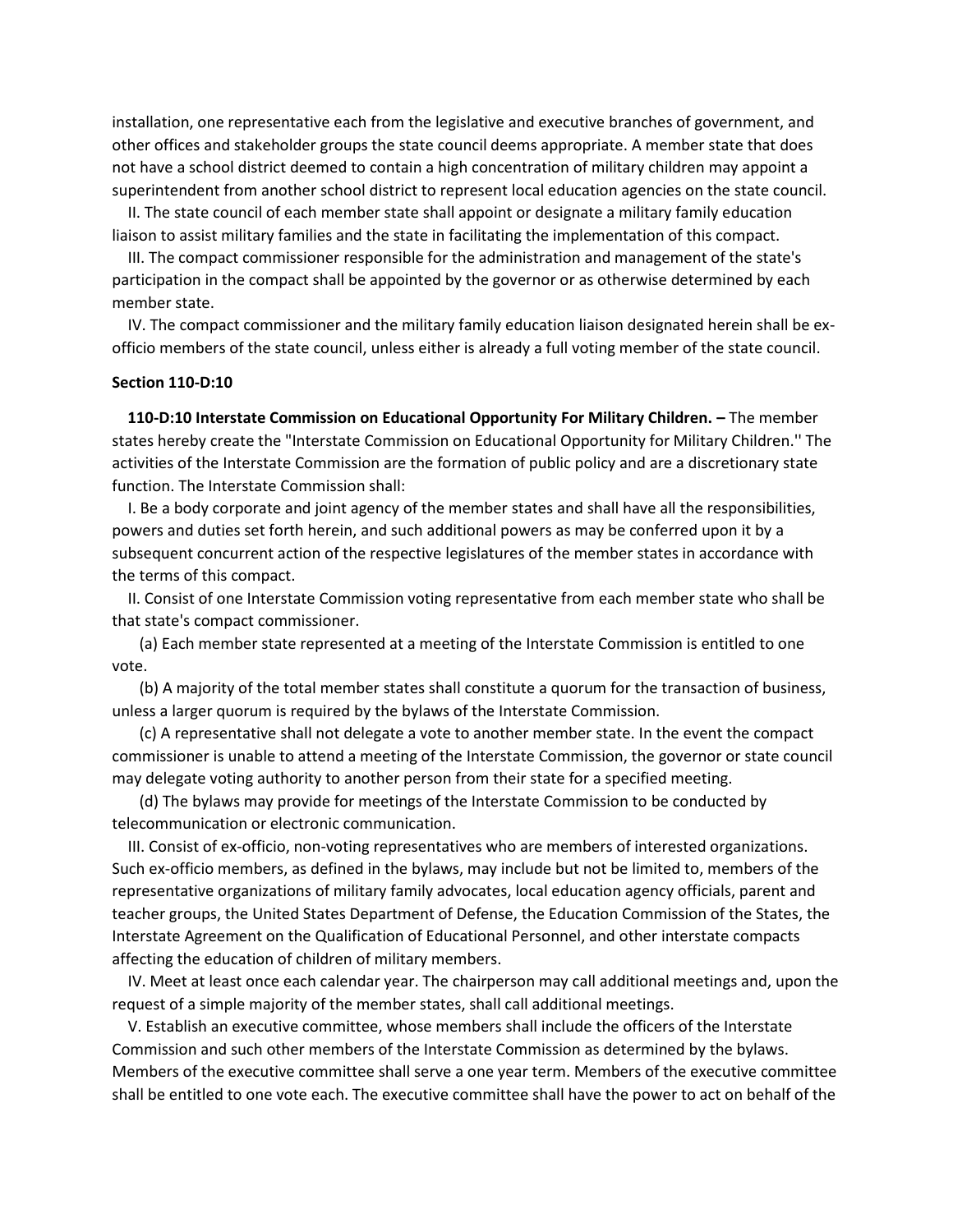Interstate Commission, with the exception of rulemaking, during periods when the Interstate Commission is not in session. The executive committee shall oversee the day-to-day activities of the administration of the compact including enforcement and compliance with the provisions of the compact, its bylaws and rules, and other such duties as deemed necessary. The United States Department of Defense, shall serve as an ex-officio, nonvoting member of the executive committee.

 VI. Establish bylaws and rules that provide for conditions and procedures under which the Interstate Commission shall make its information and official records available to the public for inspection or copying. The Interstate Commission may exempt from disclosure information or official records to the extent they would adversely affect personal privacy rights or proprietary interests.

 VII. Give public notice of all meetings and all meetings shall be open to the public, except as set forth in the rules or as otherwise provided in the compact. The Interstate Commission and its committees may close a meeting, or portion thereof, where it determines by 2/3 vote that an open meeting would be likely to:

(a) Relate solely to the Interstate Commission's internal personnel practices and procedures;

(b) Disclose matters specifically exempted from disclosure by federal and state statute;

(c) Disclose trade secrets or commercial or financial information which is privileged or confidential;

(d) Involve accusing a person of a crime, or formally censuring a person;

 (e) Disclose information of a personal nature where disclosure would constitute a clearly unwarranted invasion of personal privacy;

(f) Disclose investigative records compiled for law enforcement purposes; or

 (g) Specifically relate to the Interstate Commission's participation in a civil action or other legal proceeding.

 VIII. Cause its legal counsel or designee to certify that a meeting may be closed and shall reference each relevant exemptible provision for any meeting, or portion of a meeting, which is closed pursuant to this provision. The Interstate Commission shall keep minutes which shall fully and clearly describe all matters discussed in a meeting and shall provide a full and accurate summary of actions taken, and the reasons therefor, including a description of the views expressed and the record of a roll call vote. All documents considered in connection with an action shall be identified in such minutes. All minutes and documents of a closed meeting shall remain under seal, subject to release by a majority vote of the Interstate Commission.

 IX. Collect standardized data concerning the educational transition of the children of military families under this compact as directed through its rules which shall specify the data to be collected, the means of collection, and data exchange and reporting requirements. Such methods of data collection, exchange, and reporting shall, in so far as is reasonably possible, conform to current technology and coordinate its information functions with the appropriate custodian of records as identified in the bylaws and rules.

 X. Create a process that permits military officials, education officials, and parents to inform the Interstate Commission if and when there are alleged violations of the compact or its rules or when issues subject to the jurisdiction of the compact or its rules are not addressed by the state or local education agency. This section shall not be construed to create a private right of action against the Interstate Commission or any member state.

## **Section 110-D:11**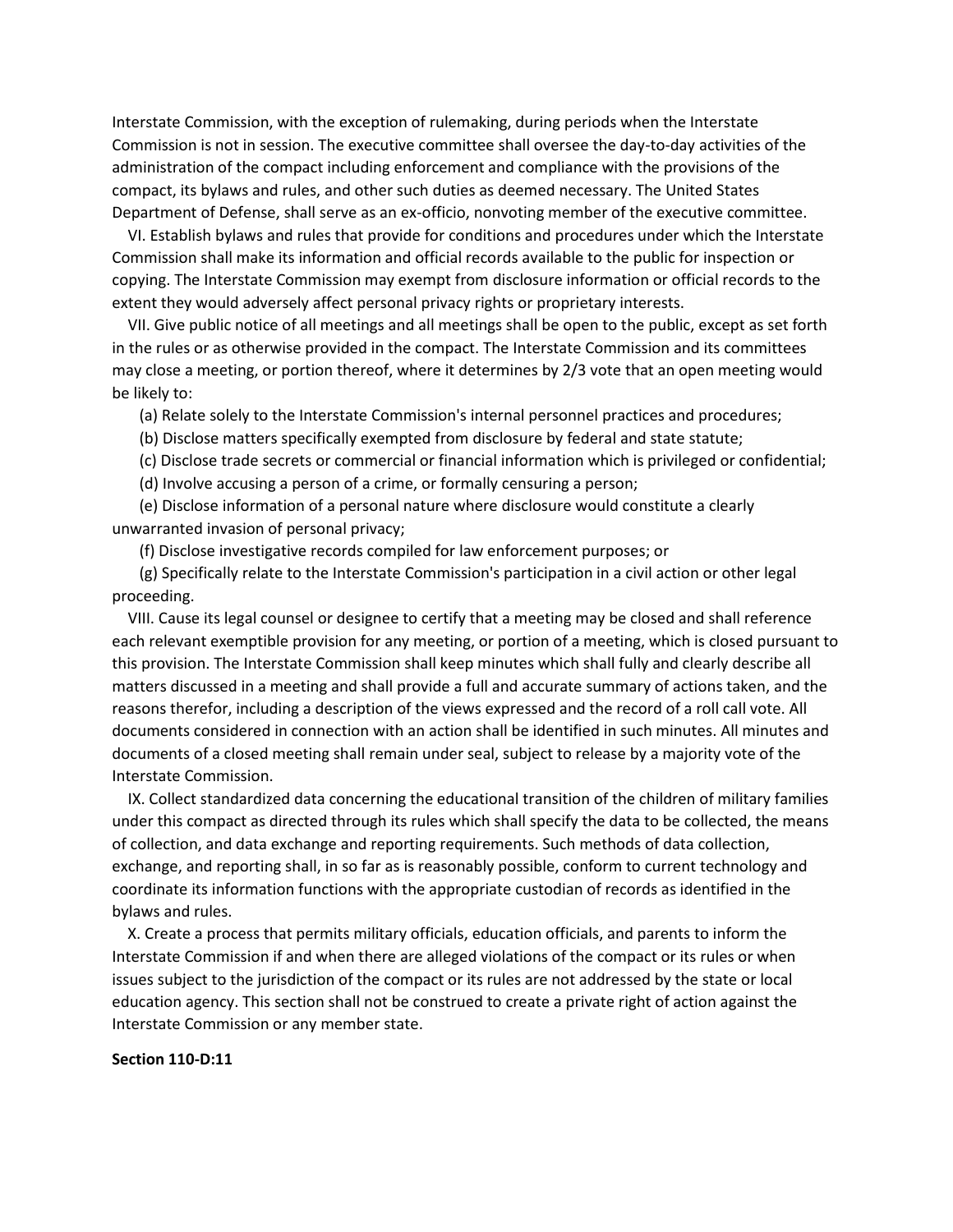**110-D:11 Powers and Duties of the Interstate Commission. –** The Interstate Commission shall have the following powers:

I. To provide for dispute resolution among member states.

 II. To promulgate rules and take all necessary actions to effect the goals, purposes and obligations as enumerated in this compact. The rules shall have the force and effect of statutory law and shall be binding in the compact states to the extent and in the manner provided in this compact.

 III. To issue, upon request of a member state, advisory opinions concerning the meaning or interpretation of the interstate compact, its bylaws, rules, and actions.

 IV. To enforce compliance with the compact provisions, the rules promulgated by the Interstate Commission, and the bylaws, using all necessary and proper means, including but not limited to the use of judicial process.

V. To establish and maintain offices which shall be located within one or more of the member states.

VI. To purchase and maintain insurance and bonds.

VII. To borrow, accept, hire, or contract for services of personnel.

 VIII. To establish and appoint committees including, but not limited to, an executive committee as required by RSA 110-D:10, V, which shall have the power to act on behalf of the Interstate Commission in carrying out its powers and duties hereunder.

 IX. To elect or appoint such officers, attorneys, employees, agents, or consultants, and to fix their compensation, define their duties and determine their qualifications; and to establish the Interstate Commission's personnel policies and programs relating to conflicts of interest, rates of compensation, and qualifications of personnel.

 X. To accept any and all donations and grants of money, equipment, supplies, materials, and services, and to receive, utilize, and dispose of it.

 XI. To lease, purchase, accept contributions or donations of, or otherwise to own, hold, improve, or use any property, real, personal, or mixed.

 XII. To sell, convey, mortgage, pledge, lease, exchange, abandon, or otherwise dispose of any property, real, personal, or mixed.

XIII. To establish a budget and make expenditures.

 XIV. To adopt a seal and bylaws governing the management and operation of the Interstate Commission.

 XV. To report annually to the legislatures, governors, judiciary, and state councils of the member states concerning the activities of the Interstate Commission during the preceding year. Such reports shall also include any recommendations that may have been adopted by the Interstate Commission.

 XVI. To coordinate education, training and public awareness regarding the compact, its implementation and operation for officials and parents involved in such activity.

XVII. To establish uniform standards for the reporting, collecting, and exchanging of data.

XVIII. To maintain corporate books and records in accordance with the bylaws.

 XIX. To perform such functions as may be necessary or appropriate to achieve the purposes of this compact.

 XX. To provide for the uniform collection and sharing of information between and among member states, schools, and military families under this compact.

## **Section 110-D:12**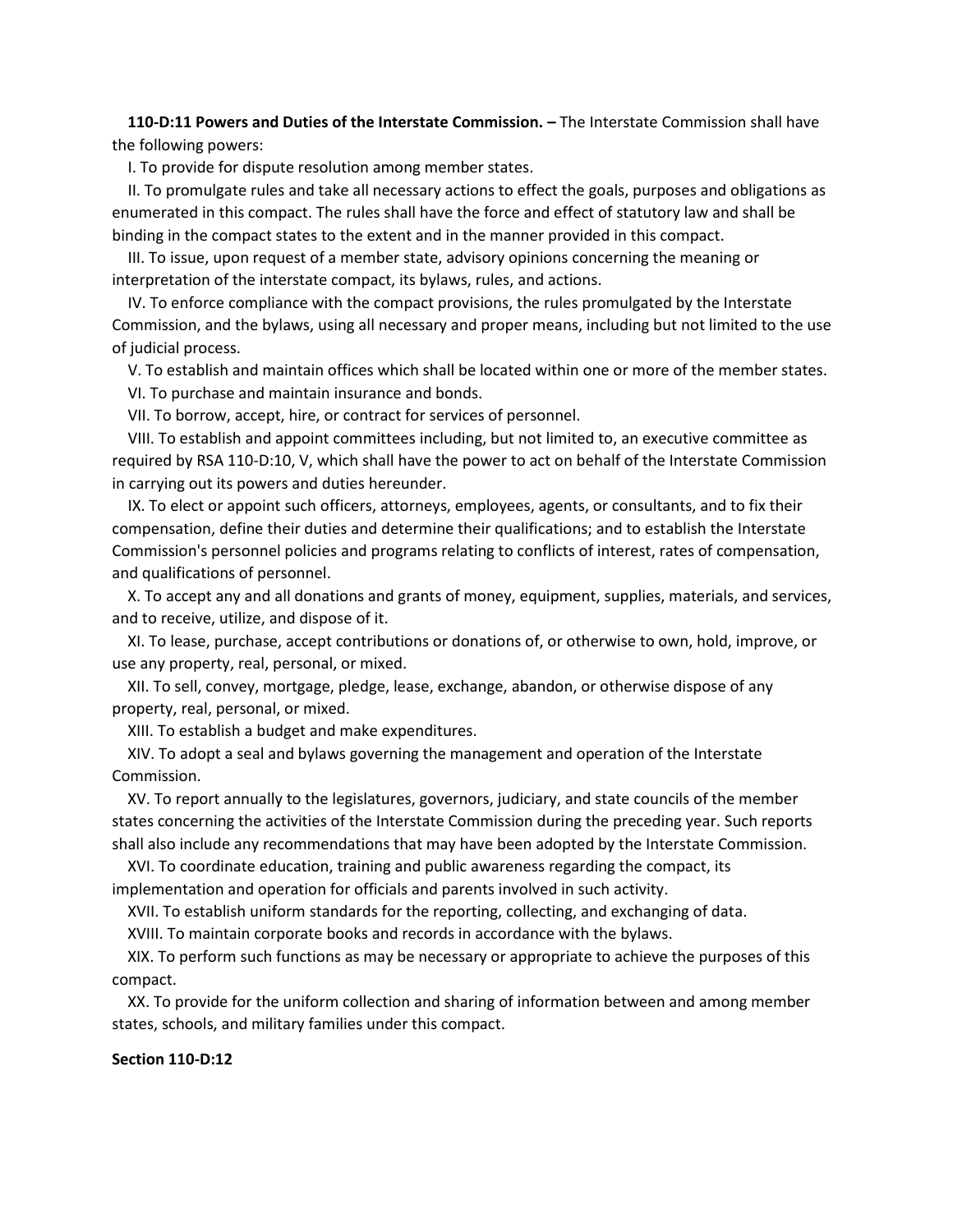#### **110-D:12 Organization and Operation of the Interstate Commission. –**

 I. The Interstate Commission shall, by a majority of the members present and voting, within 12 months after the first Interstate Commission meeting, adopt bylaws to govern its conduct as may be necessary or appropriate to carry out the purposes of the compact, including, but not limited to:

(a) Establishing the fiscal year of the Interstate Commission.

(b) Establishing an executive committee, and such other committees as may be necessary.

 (c) Providing for the establishment of committees and for governing any general or specific delegation of authority or function of the Interstate Commission.

 (d) Providing reasonable procedures for calling and conducting meetings of the Interstate Commission, and ensuring reasonable notice of each such meeting.

(e) Establishing the titles and responsibilities of the officers and staff of the Interstate Commission.

 (f) Providing a mechanism for concluding the operations of the Interstate Commission and the return of surplus funds that may exist upon the termination of the compact after the payment and reserving of all of its debts and obligations.

(g) Providing "start up'' rules for initial administration of the compact.

 II. The Interstate Commission shall, by a majority of the members, elect annually from among its members a chairperson, a vice-chairperson, and a treasurer, each of whom shall have such authority and duties as may be specified in the bylaws. The chairperson or, in the chairperson's absence or disability, the vice-chairperson, shall preside at all meetings of the Interstate Commission. The officers so elected shall serve without compensation or remuneration from the Interstate Commission; provided that, subject to the availability of budgeted funds, the officers shall be reimbursed for ordinary and necessary costs and expenses incurred by them in the performance of their responsibilities as officers of the Interstate Commission.

 III. (a) The executive committee shall have such authority and duties as may be set forth in the bylaws, including but not limited to:

 (1) Managing the affairs of the Interstate Commission in a manner consistent with the bylaws and purposes of the Interstate Commission;

 (2) Overseeing an organizational structure within, and appropriate procedures for the Interstate Commission to provide for the creation of rules, operating procedures, and administrative and technical support functions; and

 (3) Planning, implementing, and coordinating communications and activities with other state, federal and local government organizations in order to advance the goals of the Interstate Commission.

 (b) The executive committee may, subject to the approval of the Interstate Commission, appoint or retain an executive director for such period, upon such terms and conditions and for such compensation, as the Interstate Commission may deem appropriate. The executive director shall serve as secretary to the Interstate Commission, but shall not be a member of the Interstate Commission. The executive director shall hire and supervise such other persons as may be authorized by the Interstate Commission.

 IV. The Interstate Commission's executive director and its employees shall be immune from suit and liability, either personally or in their official capacity, for a claim for damage to or loss of property or personal injury or other civil liability caused or arising out of or relating to an actual or alleged act, error, or omission that occurred, or that such person had a reasonable basis for believing occurred, within the scope of Interstate Commission employment, duties, or responsibilities; provided, that such person shall not be protected from suit or liability for damage, loss, injury, or liability caused by the intentional or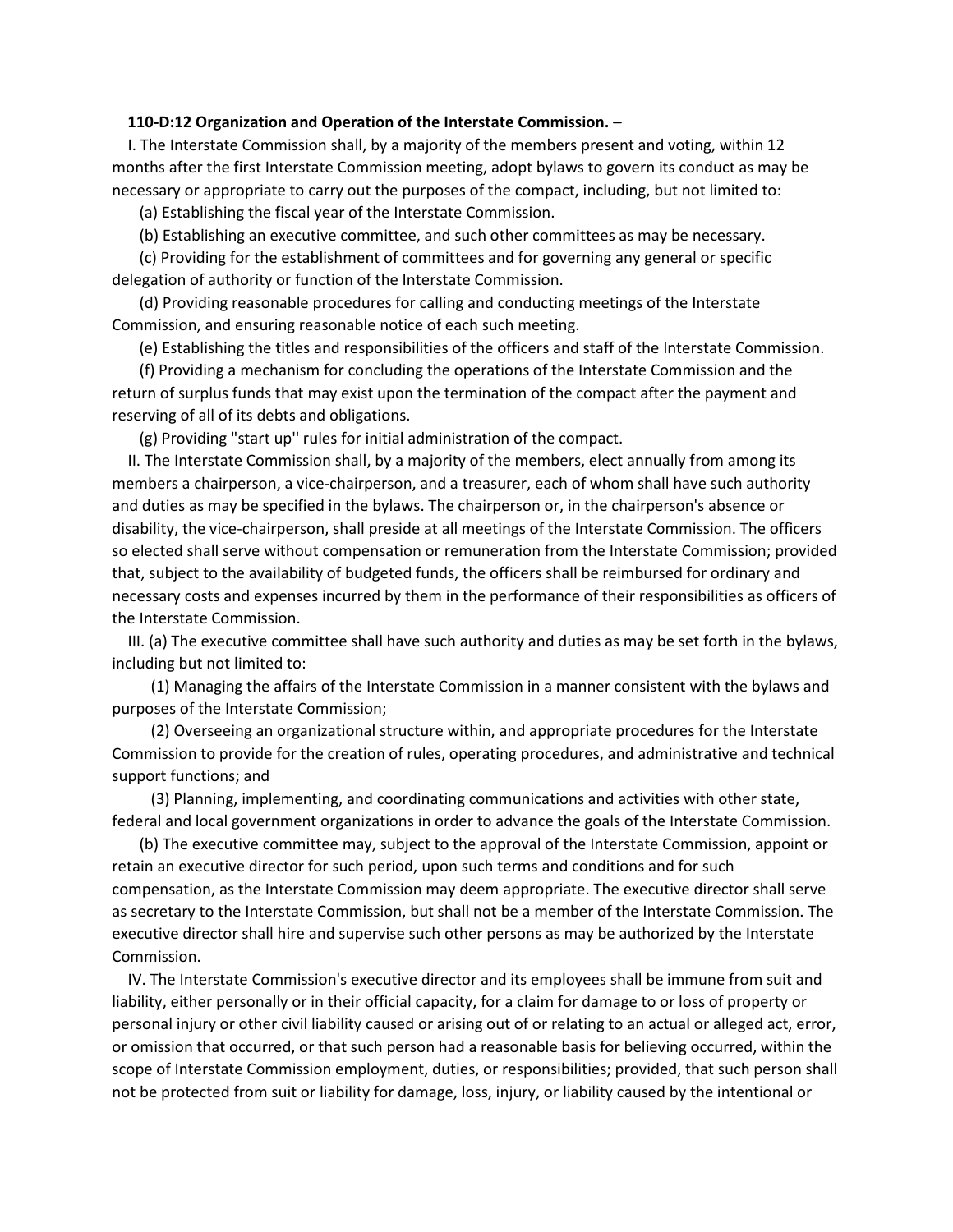willful and wanton misconduct of such person.

 (a) The liability of the Interstate Commission's executive director and employees or Interstate Commission representatives, acting within the scope of such person's employment or duties for acts, errors, or omissions occurring within such person's state may not exceed the limits of liability set forth under the Constitution and laws of that state for state officials, employees, and agents. The Interstate Commission is considered to be an instrumentality of the states for the purposes of any such action. Nothing in this section shall be construed to protect such person from suit or liability for damage, loss, injury, or liability caused by the intentional or willful and wanton misconduct of such person.

 (b) The Interstate Commission shall defend the executive director and its employees and, subject to the approval of the attorney general or other appropriate legal counsel of the member state represented by an Interstate Commission representative, shall defend such Interstate Commission representative in any civil action seeking to impose liability arising out of an actual or alleged act, error or omission that occurred within the scope of Interstate Commission employment, duties or responsibilities, or that the defendant had a reasonable basis for believing occurred within the scope of Interstate Commission employment, duties, or responsibilities, provided that the actual or alleged act, error, or omission did not result from intentional or willful and wanton misconduct on the part of such person.

 (c) To the extent not covered by the state involved, member state, or the Interstate Commission, the representatives or employees of the Interstate Commission shall be held harmless in the amount of a settlement or judgment, including attorney's fees and costs, obtained against such persons arising out of an actual or alleged act, error, or omission that occurred within the scope of Interstate Commission employment, duties, or responsibilities, or that such persons had a reasonable basis for believing occurred within the scope of Interstate Commission employment, duties, or responsibilities, provided that the actual or alleged act, error, or omission did not result from intentional or willful and wanton misconduct on the part of such persons.

## **Section 110-D:13**

## **110-D:13 Rulemaking Functions of The Interstate Commission. –**

 I. The Interstate Commission shall promulgate reasonable rules in order to effectively and efficiently achieve the purposes of this compact. Notwithstanding the foregoing, in the event the Interstate Commission exercises its rulemaking authority in a manner that is beyond the scope of the purposes of this act, or the powers granted hereunder, then such an action by the Interstate Commission shall be invalid and have no force or effect.

 II. Rules shall be made pursuant to a rulemaking process that substantially conforms to the "Model State Administrative Procedure Act,'' of 1981 act, Uniform Laws Annotated, Vol. 15, p.1 (2000) as amended, as may be appropriate to the operations of the Interstate Commission.

 III. Not later than 30 days after a rule is promulgated, any person may file a petition for judicial review of the rule; provided, that the filing of such a petition shall not stay or otherwise prevent the rule from becoming effective unless the court finds that the petitioner has a substantial likelihood of success. The court shall give deference to the actions of the Interstate Commission consistent with applicable law and shall not find the rule to be unlawful if the rule represents a reasonable exercise of the Interstate Commission's authority.

IV. If a majority of the legislatures of the compacting states reject a rule by enactment of a statute or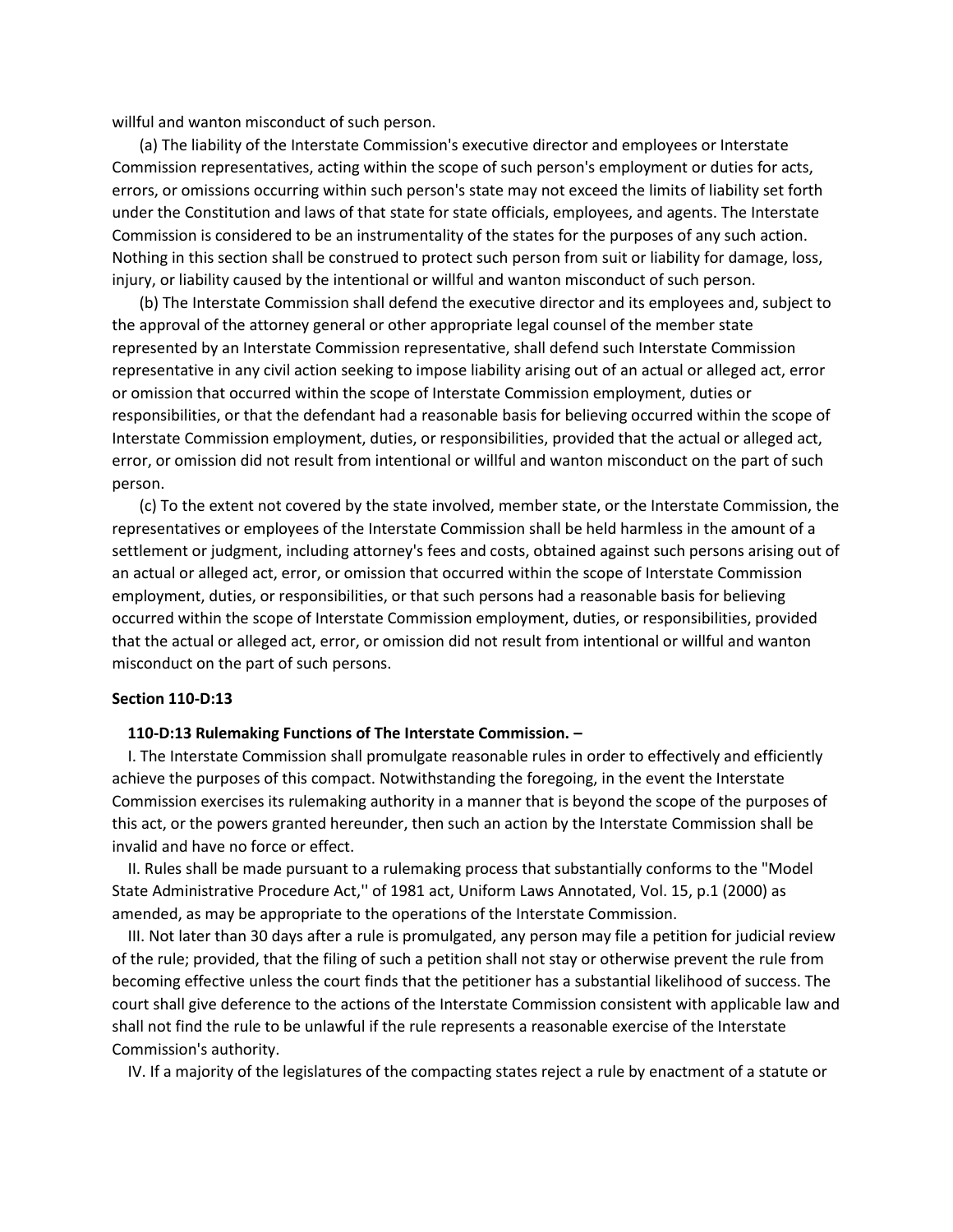resolution in the same manner used to adopt the compact, then such rule shall have no further force and effect in any compacting state.

# **Section 110-D:14**

# **110-D:14 Oversight, Enforcement, and Dispute Resolution. –**

I. Oversight.

 (a) The executive, legislative, and judicial branches of state government in each member state shall enforce this compact and shall take all actions necessary and appropriate to effectuate the compact's purposes and intent. The provisions of this compact and the rules promulgated hereunder shall have standing as statutory law.

 (b) All courts shall take judicial notice of the compact and the rules in any judicial or administrative proceeding in a member state pertaining to the subject matter of this compact which may affect the powers, responsibilities, or actions of the Interstate Commission.

 (c) The Interstate Commission shall be entitled to receive all service of process in any such proceeding, and shall have standing to intervene in the proceeding for all purposes. Failure to provide service of process to the Interstate Commission shall render a judgment or order void as to the Interstate Commission, this compact, or promulgated rules.

 II. Default, technical assistance, suspension, and termination. If the Interstate Commission determines that a member state has defaulted in the performance of its obligations or responsibilities under this compact, or the bylaws or promulgated rules, the Interstate Commission shall:

 (a) Provide written notice to the defaulting state and other member states, of the nature of the default, the means of curing the default and any action taken by the Interstate Commission. The Interstate Commission shall specify the conditions by which the defaulting state must cure its default.

(b) Provide remedial training and specific technical assistance regarding the default.

 (c) If the defaulting state fails to cure the default, the defaulting state shall be terminated from the compact upon an affirmative vote of a majority of the member states and all rights, privileges, and benefits conferred by this compact shall be terminated from the effective date of termination. A cure of the default does not relieve the offending state of obligations or liabilities incurred during the period of the default.

 (d) Suspension or termination of membership in the compact shall be imposed only after all other means of securing compliance have been exhausted. Notice of intent to suspend or terminate shall be given by the Interstate Commission to the governor, the majority and minority leaders of the defaulting state's legislature, and each of the member states.

 (e) The state which has been suspended or terminated is responsible for all assessments, obligations, and liabilities incurred through the effective date of suspension or termination including obligations, the performance of which extends beyond the effective date of suspension or termination.

 (f) The Interstate Commission shall not bear any costs relating to any state that has been found to be in default or which has been suspended or terminated from the compact, unless otherwise mutually agreed upon in writing between the Interstate Commission and the defaulting state.

 (g) The defaulting state may appeal the action of the Interstate Commission by petitioning the United States District Court for the District of Columbia or the federal district where the Interstate Commission has its principal offices. The prevailing party shall be awarded all costs of such litigation including reasonable attorney's fees.

III. Dispute resolution.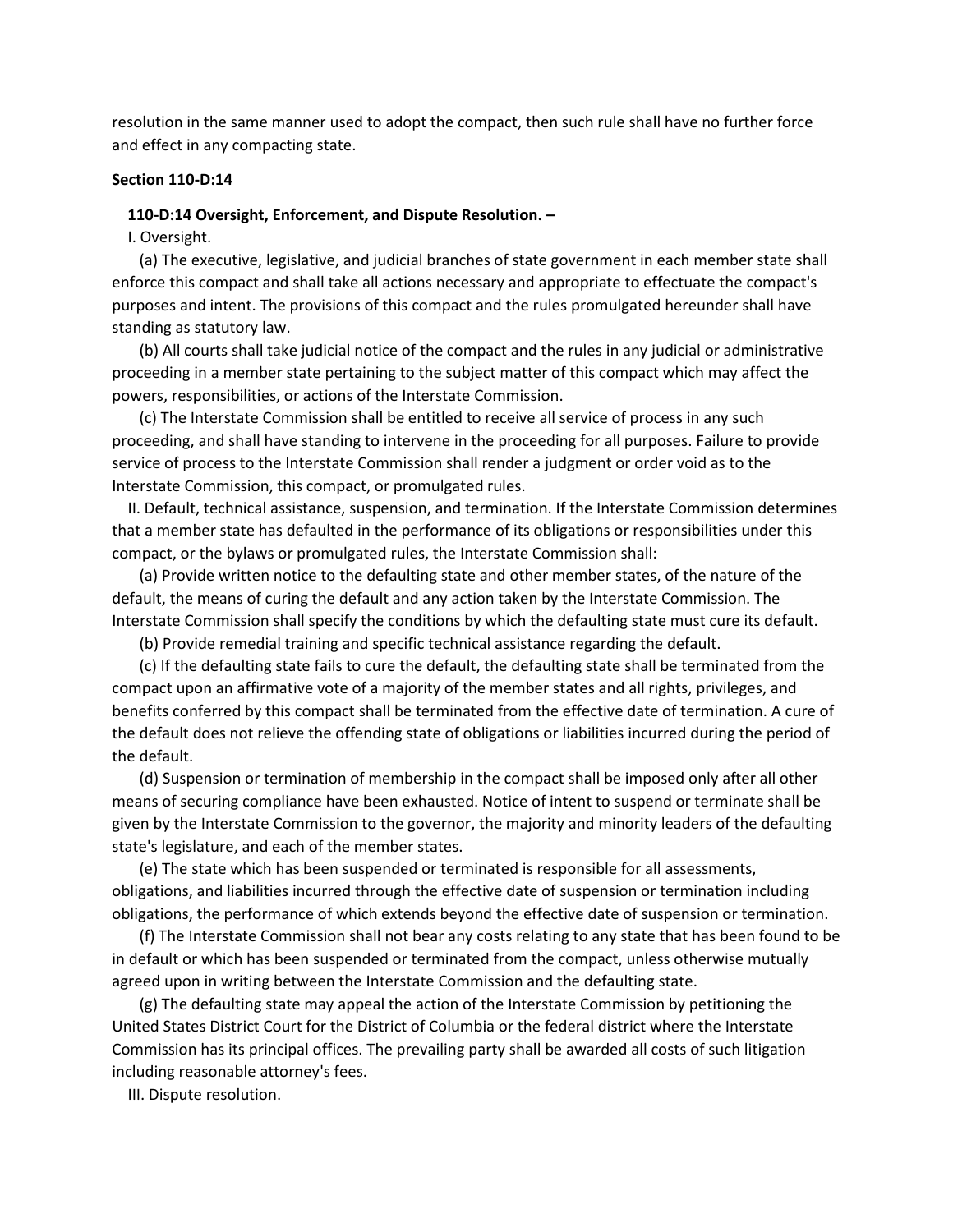(a) The Interstate Commission shall attempt, upon the request of a member state, to resolve disputes which are subject to the compact and which may arise among member states and between member and non-member states.

 (b) The Interstate Commission shall promulgate a rule providing for both mediation and binding dispute resolution for disputes as appropriate.

IV. Enforcement.

 (a) The Interstate Commission, in the reasonable exercise of its discretion, shall enforce the provisions and rules of this compact.

 (b) The Interstate Commission, may by majority vote of the members, initiate legal action in the United State District Court for the District of Columbia or, at the discretion of the Interstate Commission, in the federal district where the Interstate Commission has its principal offices, to enforce compliance with the provisions of the compact, its promulgated rules and bylaws, against a member state in default. The relief sought may include both injunctive relief and damages. In the event judicial enforcement is necessary the prevailing party shall be awarded all costs of such litigation including reasonable attorney's fees.

 (c) The remedies herein shall not be the exclusive remedies of the Interstate Commission. The Interstate Commission may avail itself of any other remedies available under state law or the regulation of a profession.

# **Section 110-D:15**

#### **110-D:15 Financing of the Interstate Commission. –**

 I. The Interstate Commission shall pay, or provide for the payment of the reasonable expenses of its establishment, organization, and ongoing activities.

 II. The Interstate Commission may levy on and collect an annual assessment from each member state to cover the cost of the operations and activities of the Interstate Commission and its staff which must be in a total amount sufficient to cover the Interstate Commission's annual budget as approved each year. The aggregate annual assessment amount shall be allocated based upon a formula to be determined by the Interstate Commission, which shall promulgate a rule binding upon all member states.

 III. The Interstate Commission shall not incur obligations of any kind prior to securing the funds adequate to meet the same; nor shall the Interstate Commission pledge the credit of any of the member states, except by and with the authority of the member state.

 IV. The Interstate Commission shall keep accurate accounts of all receipts and disbursements. The receipts and disbursements of the Interstate Commission shall be subject to the audit and accounting procedures established under its bylaws. However, all receipts and disbursements of funds handled by the Interstate Commission shall by audited yearly by a certified or licensed public accountant and the report of the audit shall be included in and become part of the annual report of the Interstate Commission.

# **Section 110-D:16**

# **110-D:16 Member States, Effective Date and Amendment. –**

I. Any state is eligible to become a member state.

 II. The compact shall become effective and binding upon legislative enactment of the compact into law by no less than 10 of the states. The effective date shall be no earlier than December 1, 2007.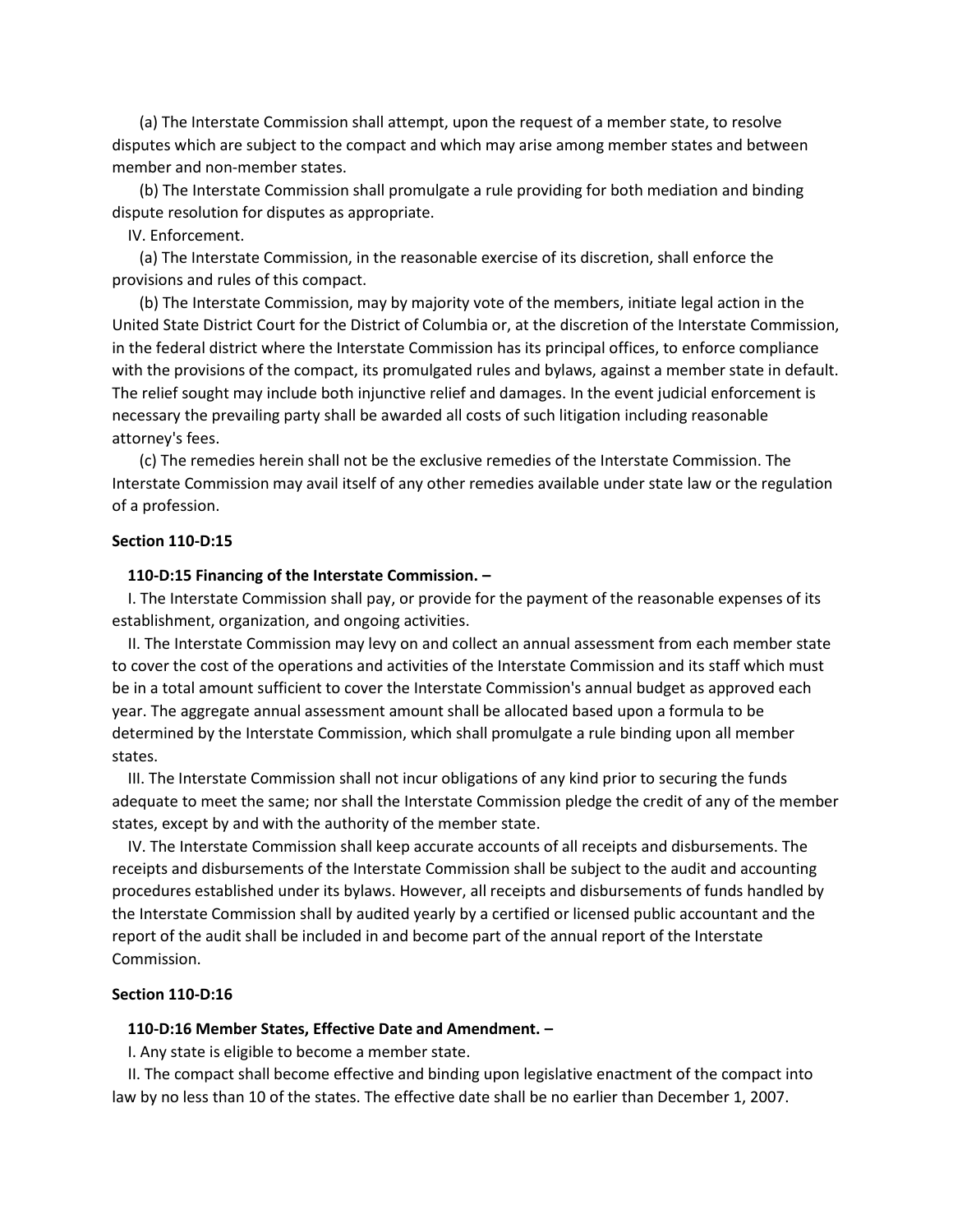Thereafter it shall become effective and binding as to any other member state upon enactment of the compact into law by that state. The governors of non-member states or their designees shall be invited to participate in the activities of the Interstate Commission on a nonvoting basis prior to adoption of the compact by all states.

 III. The Interstate Commission may propose amendments to the compact for enactment by the member states. No amendment shall become effective and binding upon the Interstate Commission and the member states unless and until it is enacted into law by unanimous consent of the member states.

# **Section 110-D:17**

# **110-D:17 Withdrawal and Dissolution. –**

# I. Withdrawal.

 (a) Once effective, the compact shall continue in force and remain binding upon each and every member state; provided that a member state may withdraw from the compact by specifically repealing the statute which enacted the compact into law.

 (b) Withdrawal from this compact shall be by the enactment of a statute repealing the same, but shall not take effect until one year after the effective date of such statute and until written notice of the withdrawal has been given by the withdrawing state to the governor of each other member jurisdiction.

 (c) The withdrawing state shall immediately notify the chairperson of the Interstate Commission in writing upon the introduction of legislation repealing this compact in the withdrawing state. The Interstate Commission shall notify the other member states of the withdrawing state's intent to withdraw within 60 days of its receipt thereof.

 (d) The withdrawing state is responsible for all assessments, obligations, and liabilities incurred through the effective date of withdrawal, including obligations, the performance of which extend beyond the effective date of withdrawal.

 (e) Reinstatement following withdrawal of a member state shall occur upon the withdrawing state reenacting the compact or upon such later date as determined by the Interstate Commission.

II. Dissolution of compact.

 (a) This compact shall dissolve effective upon the date of the withdrawal or default of the member state which reduces the membership in the compact to one member state.

 (b) Upon the dissolution of this compact, the compact becomes null and void and shall be of no further force or effect, and the business and affairs of the Interstate Commission shall be concluded and surplus funds shall be distributed in accordance with the bylaws.

# **Section 110-D:18**

#### **110-D:18 Severability and Construction. –**

 I. The provisions of this compact shall be severable, and if any phrase, clause, sentence, or provision is deemed unenforceable, the remaining provisions of the compact shall be enforceable.

II. The provisions of this compact shall be liberally construed to effectuate its purposes.

 III. Nothing in this compact shall be construed to prohibit the applicability of other interstate compacts to which the states are members.

#### **Section 110-D:19**

# **110-D:19 Binding Effect of Compact and Other Laws. –**

I. Other laws.